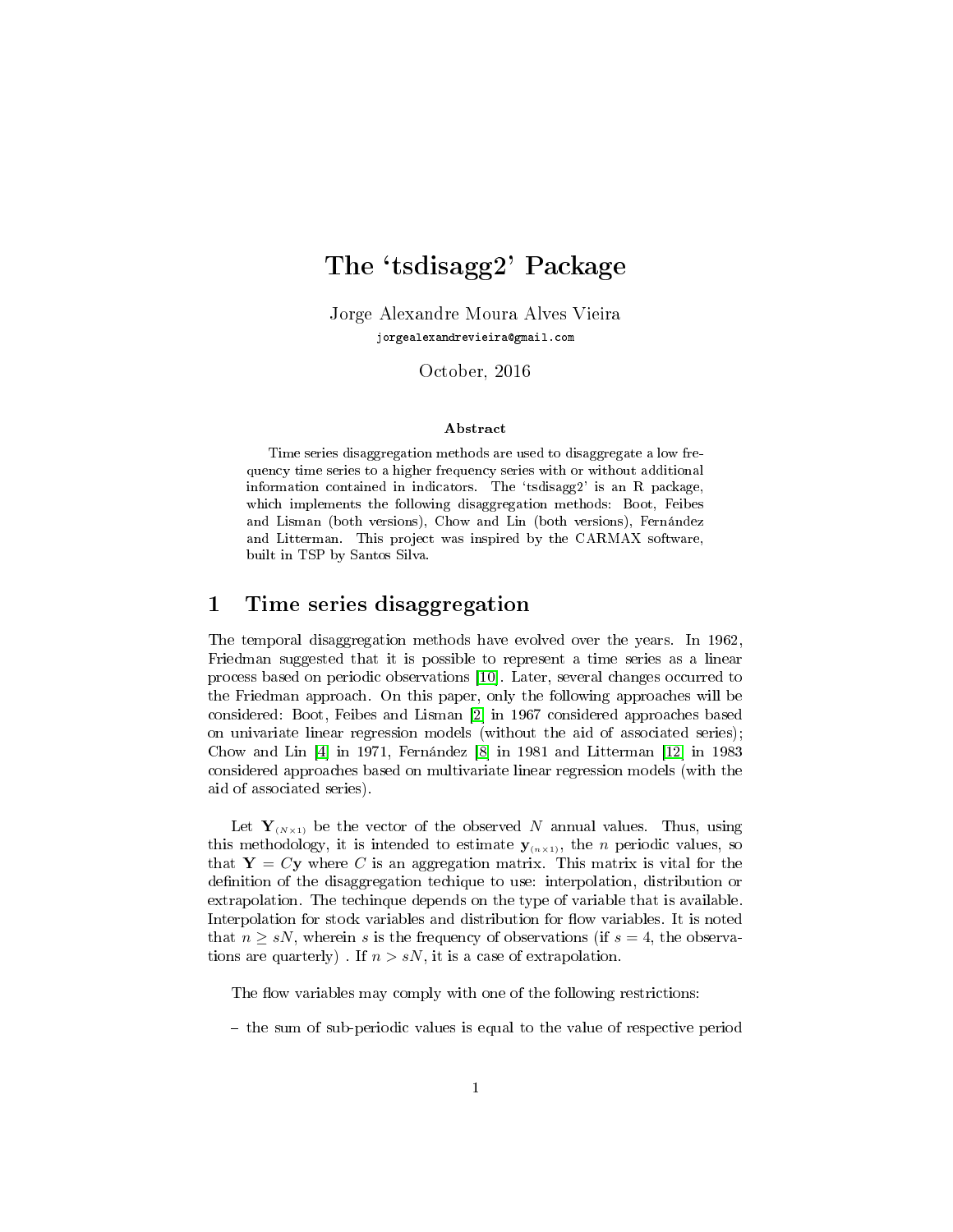observation

<span id="page-1-0"></span>
$$
Y_i = \sum_{k=1}^{s} y_{i,k}, \quad i = 1, ..., N, \quad k = 1, ..., s;
$$
 (1)

 $\theta$  the value observed on each period is the average of sub-periods values

<span id="page-1-1"></span>
$$
Y_i = \frac{1}{s} \sum_{k=1}^{s} y_{i,k}, \quad i = 1, ..., N, \quad k = 1, ..., s.
$$
 (2)

The stock variables may comply with one of the following restrictions:

 $\theta$  the periodic total is equal to the value of the first sub-period

<span id="page-1-2"></span>
$$
Y_i = y_{i,1} \quad i = 1, ..., N; \tag{3}
$$

- the periodic total is equal to the value of the last sub-period

<span id="page-1-3"></span>
$$
Y_i = y_{i,s}, \quad i = 1, ..., N. \tag{4}
$$

Let  $C_{(N\times n)}$  be the aggregation matrix which converts sub-periodic observed values into periodic values, therefore:

$$
C=I_N\otimes c,
$$

where  $\otimes$  is the Kronecker product and  $c_{(1 \times s)}$  is the aggregation vector. For a flow variable (case of distribution) that complies to restriction  $(1)$ , the aggregation vector is given by  $c = \begin{bmatrix} 1 & \cdots & 1 \end{bmatrix}$ . If the variable complies to restriction [\(2\)](#page-1-1), then  $c = \begin{bmatrix} \frac{1}{s} & \cdots & \frac{1}{s} \end{bmatrix}$ . For a stock variable (case of interpolation) that com-plies to restriction [\(3\)](#page-1-2),  $c = \begin{bmatrix} 1 & 0 & \cdots & 0 \end{bmatrix}$ . If the variable complies to [\(4\)](#page-1-3), then  $c = \begin{bmatrix} 0 & \cdots & 0 & 1 \end{bmatrix}$ .

It is possible to represent a time series as a linear process based on periodic observations, such as

<span id="page-1-4"></span>
$$
y = X\beta + \epsilon,\tag{5}
$$

where  $y_{(n\times1)}$  is the vector of values to be estimated,  $\mathbf{X}_{(n\times p)}$  is the matrix of observations of the available p indicators,  $\beta_{(p\times 1)}$  is the vector of coefficients and  $\epsilon_{(n\times1)}$  is a residual variable with mean zero and variance-covariance matrix given by  $\Sigma_{(n \times n)} = \sigma^2 \Omega$ , where  $\Omega_{(n \times n)}$  is the correlation matrix of  $\epsilon$ . The model [\(5\)](#page-1-4) is known as high frequency model.

As a consequence of the condition  $Y = Cy$ , the periodic variable, Y, can be written as

<span id="page-1-5"></span>
$$
\mathbf{Y} = \dot{\mathbf{X}}\beta + \xi,\tag{6}
$$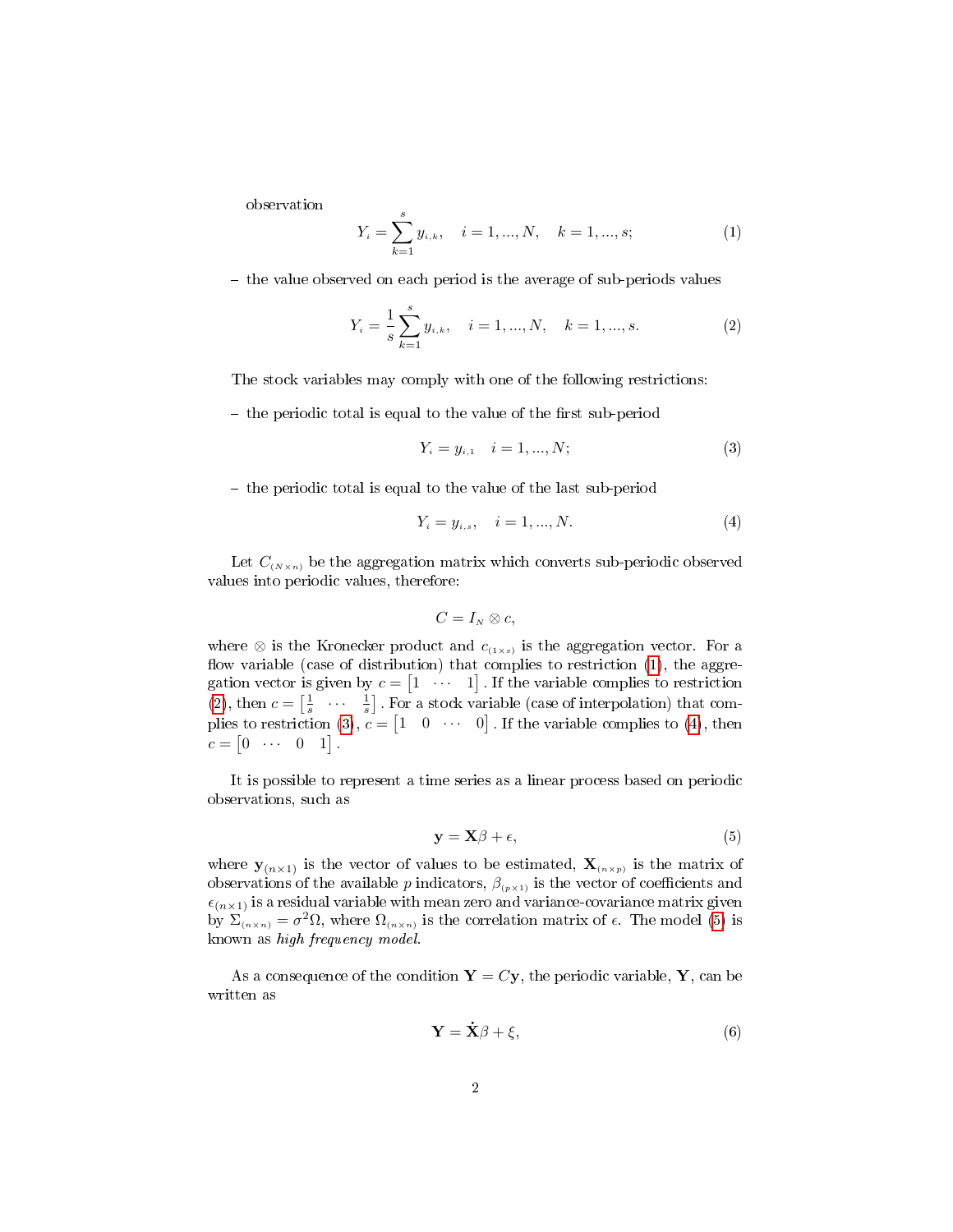where  $\dot{\mathbf{X}}_{(N\times p)} = C\mathbf{X}$  is the aggregated matrix of the available p indicators,  $\xi_{(N\times1)}=C\epsilon$  is a vector of random errors with variance-covariance matrix  $\sigma_{\epsilon}^2 W$ , with  $W_{(N\times N)} = C\Omega C^{T}$ . The model [\(6\)](#page-1-5) is known as low frequency model.

The pioneers of time series disaggregation methodologies based on regression models were Chow and Lin (1971) [\[4\]](#page-9-1) and since then, their methodology remains the most widely used. The developments made to their methodology focus on the autocorrelation pattern of errors generated by the model.

#### 1.1 Methods

At an early stage of their research, Chow and Lin (1971) [\[4\]](#page-9-1) found that residuals of the annual values are distributed evenly through the periodic observations, that is, they considered that residuals are stationary over time. In this case,

<span id="page-2-2"></span>
$$
\Omega = I_n,\tag{7}
$$

Later, Chow and Lin [\[4\]](#page-9-1) suggested that the residuals follow an autoregressive process  $AR(1)$ ,  $\epsilon_t = \rho \epsilon_{t-1} + \delta_t$ , with  $t = 1, ..., n$ , where  $\delta_t$  is a white noise process and  $|\rho| < 1$ . Assuming that  $\epsilon_0 = 0$ ,

<span id="page-2-3"></span>
$$
\Omega = [(I_n + \rho L)^T (I_n + \rho L)]^{-1},\tag{8}
$$

where  $L_{(n \times n)}$  is the auxiliar matrix

<span id="page-2-0"></span>
$$
L = -1 \times \begin{bmatrix} 0 & 0 & 0 & \cdots & 0 \\ 1 & 0 & 0 & \cdots & 0 \\ 0 & 1 & 0 & \cdots & 0 \\ \vdots & \vdots & \vdots & \ddots & \vdots \\ 0 & 0 & 0 & \cdots & 0 \end{bmatrix} . \tag{9}
$$

It should be noted that the last model requires the estimation of a new parameter,  $\rho$ .

Fernández (1981) [\[8\]](#page-9-2) suggested a new method, similar to the aforementioned, which simplied the process of disaggregation. However, this simplicity is achieved through a strong assumption:  $\rho = 1$ . The author suggested that  $\epsilon$ follows a random walk process,  $\epsilon_t = \epsilon_{t-1} + \delta_t$ , with  $t = 1, ..., n$ , where  $\delta_t$  is a white noise process. This option simplifies the problem because there is no need to estimate the autocorrelation parameter. In this case,

<span id="page-2-4"></span>
$$
\Omega = [D^T D]^{-1},\tag{10}
$$

with

<span id="page-2-1"></span>
$$
D = I_n + L,\t\t(11)
$$

where  $L$  is the auxiliar matrix presented on  $(9)$ .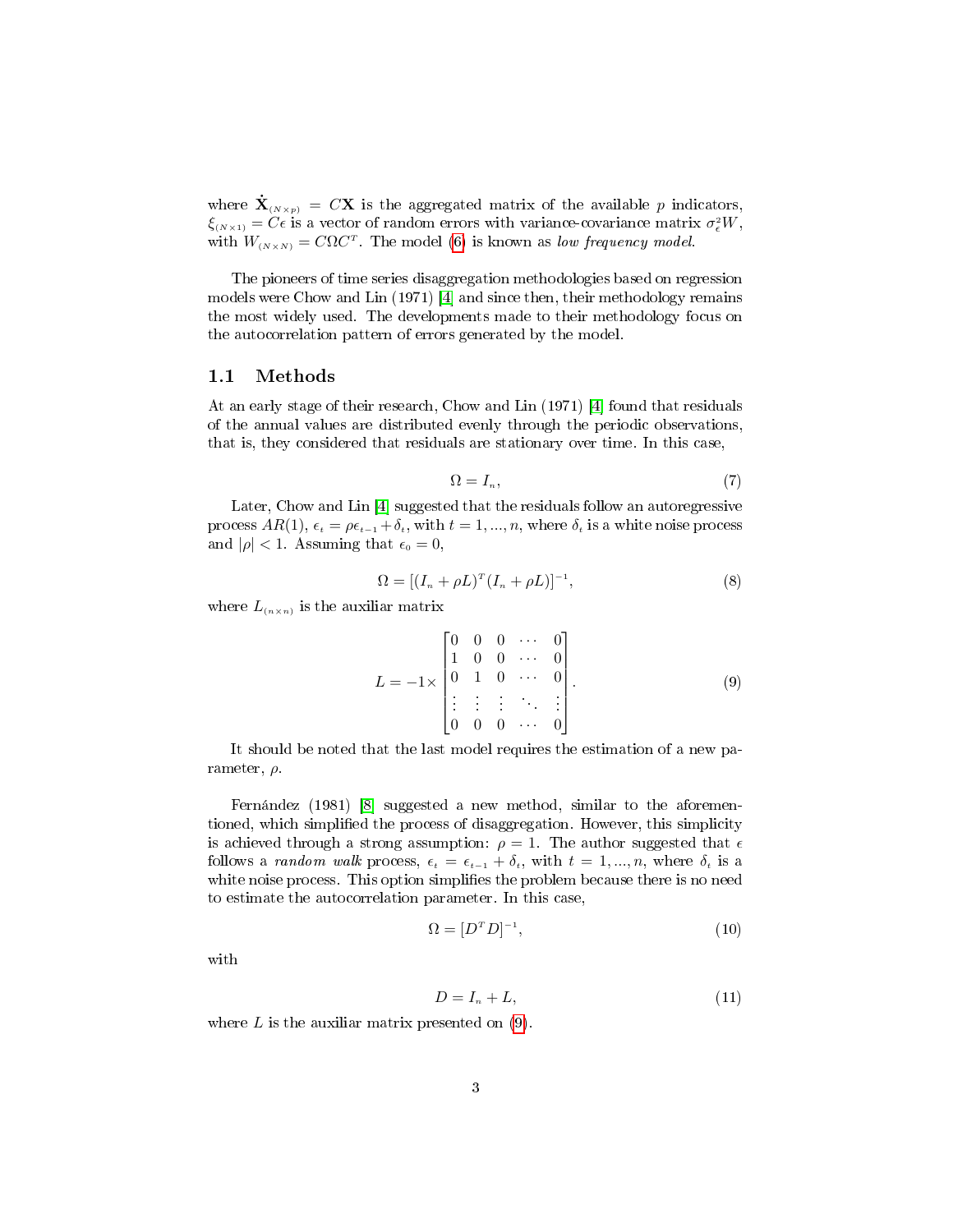Litterman (1983) [\[12\]](#page-9-3) suggested a different approach, stating that the residuals are distributed through a random walk-Markov process. Thus, for  $t = 1, ..., n$ ,  $\epsilon_t = \epsilon_{t-1} + u_t$ , where  $u_t$  is an  $AR(1)$  process,  $u_t = \rho u_{t-1} + \delta_t$ ,  $\delta_t$  is white noise and  $|\rho| < 1$ . Assuming that  $\epsilon_0 = u_0 = 0$ , then

<span id="page-3-0"></span>
$$
\Omega = [D^{T} (I_{n} + \rho L)^{T} (I_{n} + \rho L) D]^{-1}, \qquad (12)
$$

where  $L$  and  $D$  are the matrixes presented on [\(9\)](#page-2-0) and [\(11\)](#page-2-1), respectively.

In general, it is preferred that the time series disaggregation is performed using the information contained in associated indicators. When indicators are not available, it is appropriate to use simpler methods such as those suggested by Boot, Feibes and Lisman (1967) [\[2\]](#page-8-0). These authors suggested two methods: the first differences and the second differences methods. In the first, the only covariate is a constant and  $\rho = 0$ , so

<span id="page-3-1"></span>
$$
\Omega = [D^T D]^{-1},\tag{13}
$$

where  $D$  is the matrix presented on  $(11)$ .

In the second method, which is a particular case of Litterman's method, the only covariates are a constant and the time trend and  $\rho = 1$ , therefore

<span id="page-3-2"></span>
$$
\Omega = [D^T D^T D D]^{-1},\tag{14}
$$

where  $D$  is the matrix presented on  $(11)$ .

#### 1.2 Estimation

For the estimation of the high frequency series, there is a need to estimate the parameters  $\beta$ ,  $\sigma_{\epsilon}^2$  and  $\rho$  (when required). These parameters can not be estimated based on model  $(5)$  because **y** is unknown. Thus, the estimation is performed based on model [\(6\)](#page-1-5). The BLU estimators for  $\beta$  and  $\sigma_{\epsilon}^2$  [\[1,](#page-8-1) [9,](#page-9-4) [13\]](#page-9-5) are given by

$$
\hat{\beta} = \left[ \dot{\mathbf{X}}^T W^{-1} \dot{\mathbf{X}} \right]^{-1} \dot{\mathbf{X}}^T W^{-1} \mathbf{Y}
$$
\n(15)

and

<span id="page-3-3"></span>
$$
\hat{\sigma}_{\epsilon}^{2} = (N - p)^{-1} \left[ \mathbf{Y} - \dot{\mathbf{X}} \hat{\beta} \right]^{T} W^{-1} \left[ \mathbf{Y} - \dot{\mathbf{X}} \hat{\beta} \right]. \tag{16}
$$

To perform statistical inference on  $\beta$ , it is considered, for a large sample, that  $\hat{\beta} \sim NMV\left(E\left[\hat{\beta}\right], Var\left[\hat{\beta}\right]\right)$ , where  $E\left[\hat{\beta}\right] = \beta$  and  $Var\left[\hat{\beta}\right] =$  $\hat{\sigma}_{\epsilon}^{2} \left[ \dot{\mathbf{X}}^{T} W^{-1} \dot{\mathbf{X}} \right]^{-1}$ . Considering those conditions, it is possible to test the null hypothesis,  $\vec{H_0}$ :  $\beta = \beta^*$ , through Wald z-test [\[3,](#page-9-6) [16\]](#page-10-0), where the statistic,  $\mathcal{Z}_w$ , is given by

<span id="page-3-4"></span>
$$
\mathcal{Z}_{w} = \frac{\hat{\beta} - \beta^{*}}{\sqrt{Var\left[\hat{\beta}\right]}} \sim NMV\left(\mathbf{0}, \mathbf{1}\right). \tag{17}
$$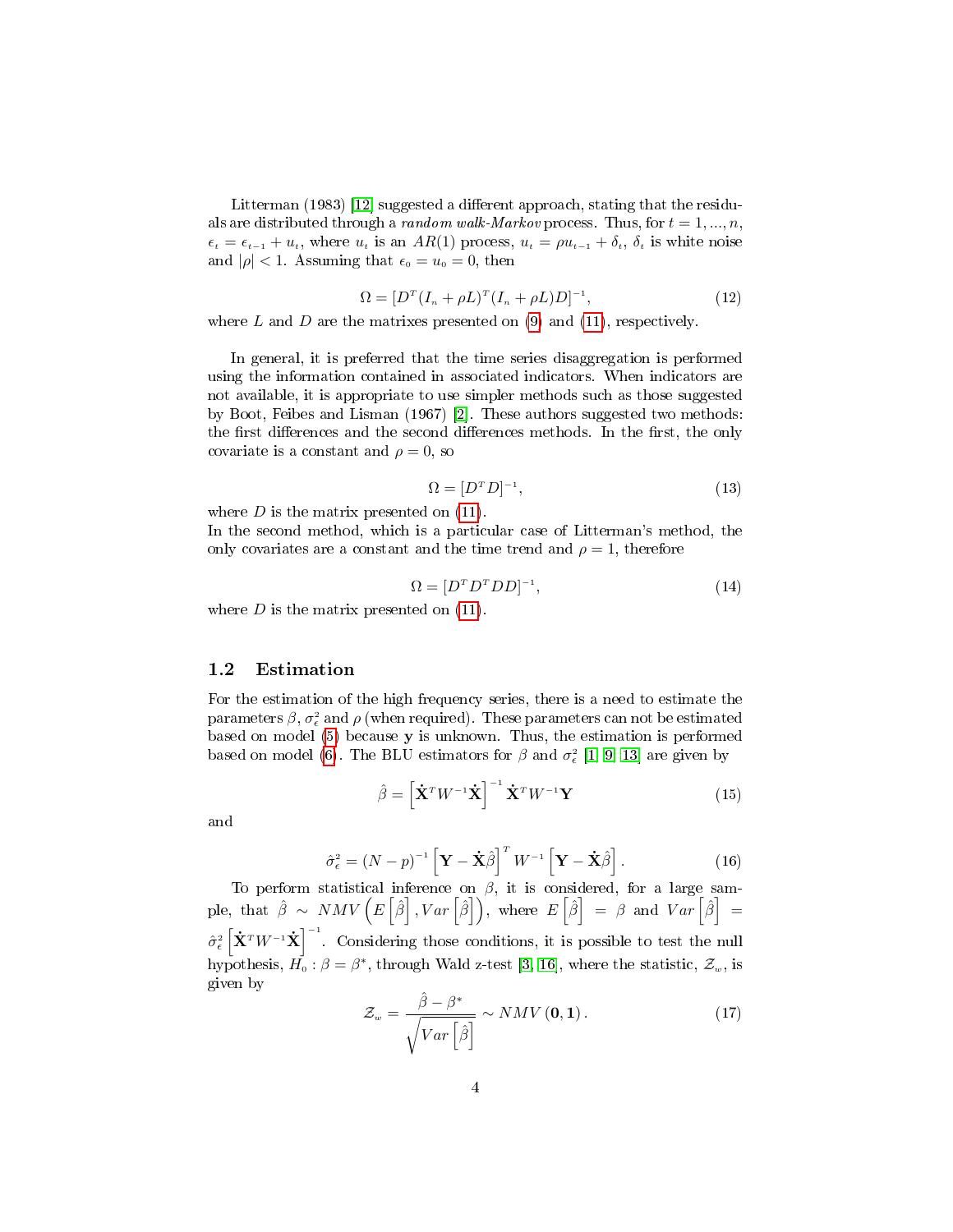The estimation of  $\beta$  and  $\sigma_{\epsilon}^2$  are based on the assumption that W is known. However, frequently, this assumption is not verified. Thus, the previous estimation of  $\rho$  is required. For the estimation of  $\rho$ , it can be performed a grid search for values within the interval  $(-1, 1)$  with increments of 0.01. The optimal value is the one that maximizes the Objective Function (obtained from Concentrated Log-Likelihood function [\[7\]](#page-9-7))

$$
\Psi(\rho|\mathbf{Y}) = -i_{\Psi} \log \left| \hat{W}(\rho) \right| - N \log \left\{ \left[ \mathbf{Y} - \mathbf{\dot{X}} \hat{\beta}(\rho) \right]^T \hat{W}^{-1}(\rho) \left[ \mathbf{Y} - \mathbf{\dot{X}} \hat{\beta}(\rho) \right] \right\},\tag{18}
$$

where

$$
i_{\Psi} = \begin{cases} 1, & \text{for a Maximum Likelihood estimation;} \\ 0, & \text{for a Generalized Least Squares estimation.} \end{cases}
$$

Recapping, with Y and X available, the estimation of  $\beta$  and  $\rho$  is possible. Being in possession of  $\hat{\beta}$  and  $\hat{\rho}$ , makes possible the estimation of  $\xi$ , such that  $\hat{\xi} = \mathbf{Y} - \dot{\mathbf{X}}\hat{\beta}$ . Consequently, the estimator  $\hat{\mathbf{y}}$  is obtained by correcting the naive estimate of y, the linear combination  $\mathbf{X}\hat{\beta}$ , by distributing the residual low frequency estimates,  $\xi$ , through that same estimate. This distribution is performed through the matrix

$$
G = \Omega C^T W^{-1},
$$

known as *Gain Projection Matrix* [\[11\]](#page-9-8). Thus, the estimator for **y** is given by

$$
\hat{\mathbf{y}} = \mathbf{X}\hat{\beta} + G\hat{\xi} \n= \mathbf{X}\hat{\beta} + \Omega C^T W^{-1} \left[ \mathbf{Y} - \dot{\mathbf{X}}\hat{\beta} \right].
$$
\n(19)

The structure of  $\hat{\mathbf{y}}$  ensures the important property of consistency  $\mathbf{Y} = C\hat{\mathbf{y}}$ .

### 2 About the 'tsdisagg2' package

The 'tsdisagg2' package was built in R  $[14]$  and was inspired by the CARMAX software, built in TSP, by Santos Silva. His software was originally built in 1996, as a project for INE-Portugal.

The 'tsdisagg2' package has only one available function, the tsdisagg2 function. This function implements the following time series disaggregation methods: Boot, Feibes and Lisman (both versions), Chow and Lin (both versions), Fernández and Litterman.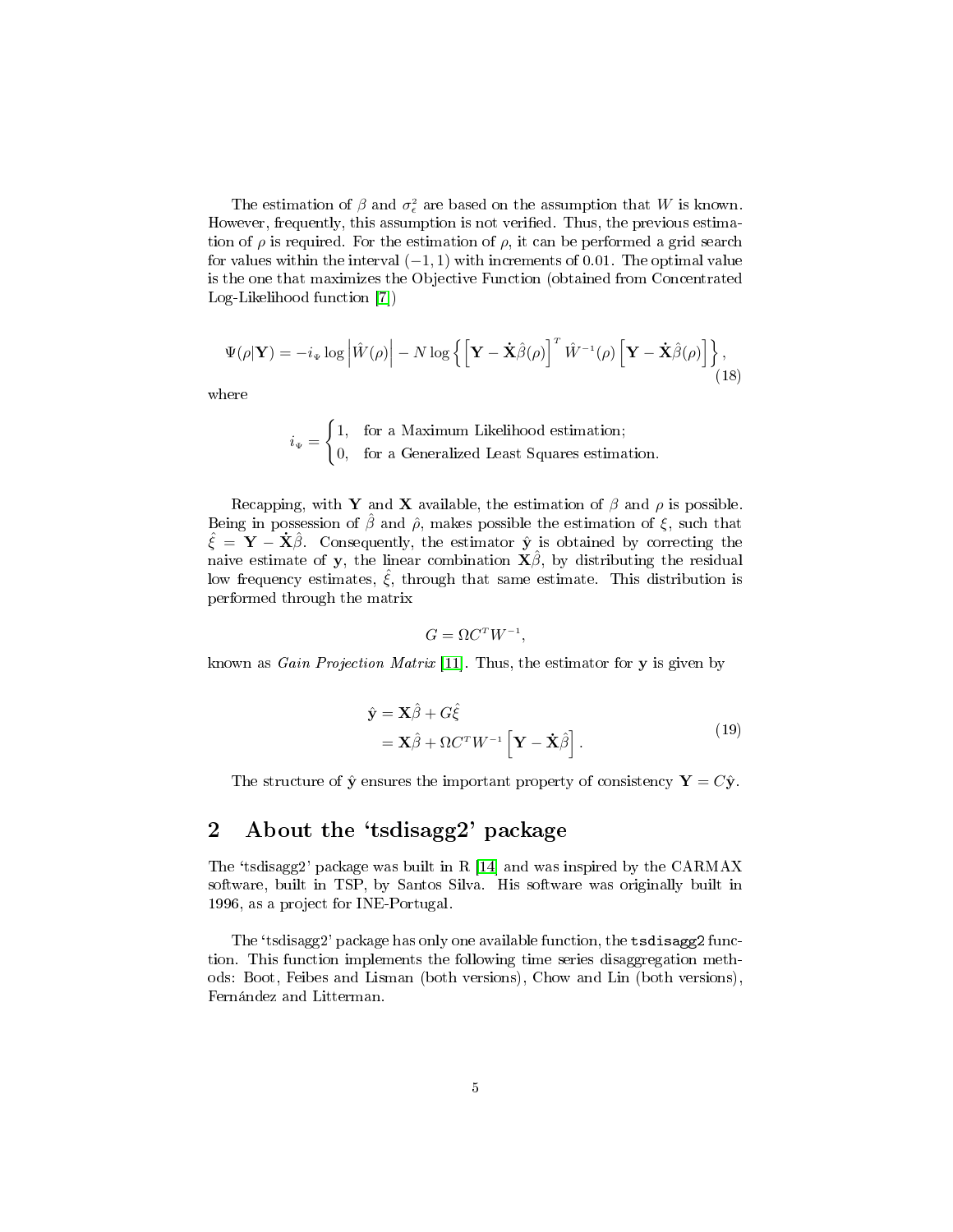### 2.1 Arguments

The role of each argument is described on Table [1:](#page-5-0)

<span id="page-5-0"></span>Table 1: Arguments from 'tsdisagg2' function.

| Arguments | Description                                                                                                                   |
|-----------|-------------------------------------------------------------------------------------------------------------------------------|
| v         | A data frame, matrix, list or vector object with low frequency data.                                                          |
| x         | A data frame, matrix, list or vector object with high frequency data.                                                         |
| da        | First year considered on low frequency data.                                                                                  |
| dz        | Last year considered on low frequency data.                                                                                   |
| s         | Frequency of observations; 3, 4 or 12; Default: s=4.                                                                          |
| method    | Set disaggregation method; 0 or 1; 'bf11', 'bf12', 'c11', 'c12', 'f' or '1');<br>Default: method='cl1'                        |
| c.        | Model will be estimated with a constant; 0 or 1; Default: c=0.                                                                |
| type      | Type of restriction; 'first', 'last', 'sum' or 'average';<br>Default:<br>$type='sum'.$                                        |
| rho       | Sets a value for $\rho$ ; Any value within the interval $(-1, 1)$ ; Default: rho=0.                                           |
| neg       | The grid search is performed for negative or positive values of $\rho$ ; 0 or 1;<br>Default: neg=0.                           |
| ML        | Maximum Likelihood or Generalized Least Squares $\rho$ estimation; 0 or 1;<br>Default: ML=0.                                  |
| plots     | Generates the plot of the estimated series and the plot with the values from<br>Objective Function; 0 or 1; Default: plots=0. |

The definition of the disaggregation method depends on the method argument. Possible options for this argument are listed on Table [2.](#page-5-1)

<span id="page-5-1"></span>

| Method                | Ω    | method      |
|-----------------------|------|-------------|
| Chow e Lin            | (7)  | $C_{c11}$   |
| Chow e Lin            | (8)  | $C_{c12}$   |
| Fernández             | (10) | `f          |
| Litterman             | (12) | $\cdot_1$ , |
| Boot, Feibes e Lisman | (13) | `bf11'      |
| Boot, Feibes e Lisman | (14) | bff12       |

Table 2: Methods of disaggregation.

### 2.2 A quick example

The following example shows how to use tsdisagg2 function. Consider the low frequency data shown on Table [3:](#page-6-0)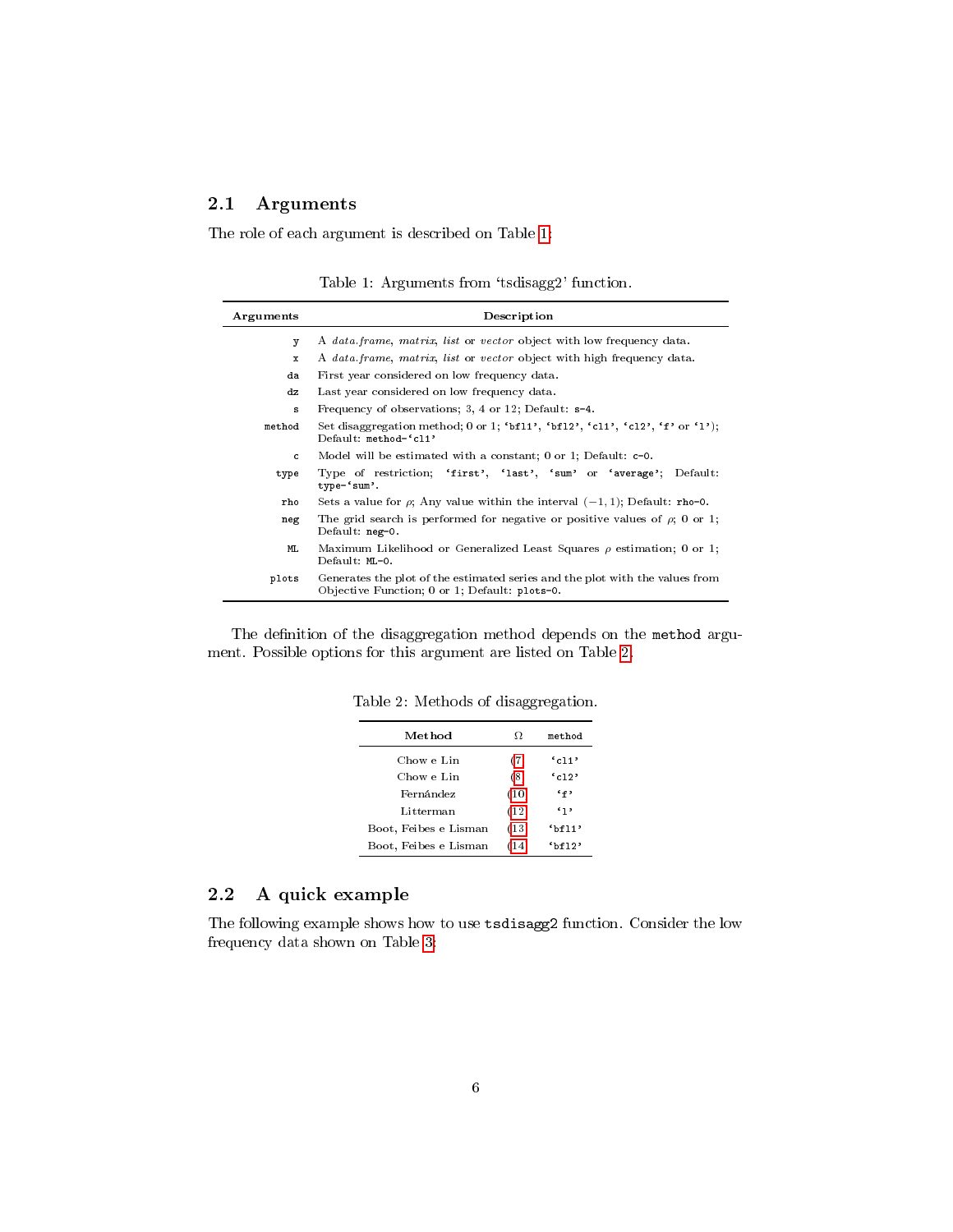Table 3: Low frequency series.

<span id="page-6-0"></span>

| Period | Variable Y |
|--------|------------|
| 1995   | 203.92     |
| 1996   | 118.86     |
| 1997   | 139.82     |
| 1998   | 216 44     |
| 1999   | 291.03     |
| 2000   | 435.35     |

Consider that are known two indicators, associated to the low frequency series,  $X_1$  and  $X_2$ . The high frequency data is shown on Table [4:](#page-6-1)

| Sub-period      | Variable $X_1$ | Variable $X_2$ |
|-----------------|----------------|----------------|
| Mar-95          | 4778.96        | 58.65          |
| $_{\rm Jun-95}$ | 5495.70        | 56.50          |
| $Sep-95$        | 5145.27        | 45.16          |
| $Dec-95$        | 4902.02        | 43.61          |
| Mar-96          | 5883.39        | 34.30          |
| Jun-96          | 5841.93        | 21.66          |
| $Sep-96$        | 6201.72        | 32.07          |
| $Dec-96$        | 6249.94        | 30.83          |
| $Mar-97$        | 6413.88        | 16.46          |
| $_{\rm Jun-97}$ | 6382.15        | 26.81          |
| $Sep-97$        | 6723.71        | 43.86          |
| $Dec-97$        | 6885.18        | 62.69          |
| $Mar-98$        | 6928.36        | 59.60          |
| Jun-98          | 7350.60        | 63.92          |
| $Sep-98$        | 7844.95        | 54.86          |
| $Dec-98$        | 8681.39        | 38.07          |
| Mar-99          | 8857.55        | 70.07          |
| $_{\rm Jun-99}$ | 8520.86        | 70.06          |
| Sep-99          | 8328.24        | 64.12          |
| $Dec-99$        | 7750.11        | 86.78          |
| $Mar-00$        | 9154.53        | 100.85         |
| $_{\rm Jun-00}$ | 7662.17        | 123.35         |
| $Sep-00$        | 8045.06        | 115.17         |
| $Dec-00$        | 8250.93        | 95.98          |
|                 |                |                |

<span id="page-6-1"></span>Table 4: High frequency series.

Consider that  $Y$  is a flow variable which complies to restriction [\(1\)](#page-1-0). It is intended to disaggregate the (tranformed) low frequency series using Chow and Lin's method (second version), resorting to the aid of those indicators. It is intended a Maximum Likelihood estimation for negative values of  $\rho$ . From high frequency series, it is possible to verify that observations were recorded with a quarterly frequency. In R, the disaggregation of  $Y$  can be done by:

R> library (tsdisagg2)  $R >$  annual=c( 203.92, 118.86, ..., 435.35 ) R > X1 =c( 4778.96 , 5495.70 , ... , 8250.93 ) R > X2 =c( 58.65 , 56.50 , 45.16 , ... , 95.98 ) R> object <- tsdisagg2( y=annual, x=cbind( X1, X2 ), da=1995, dz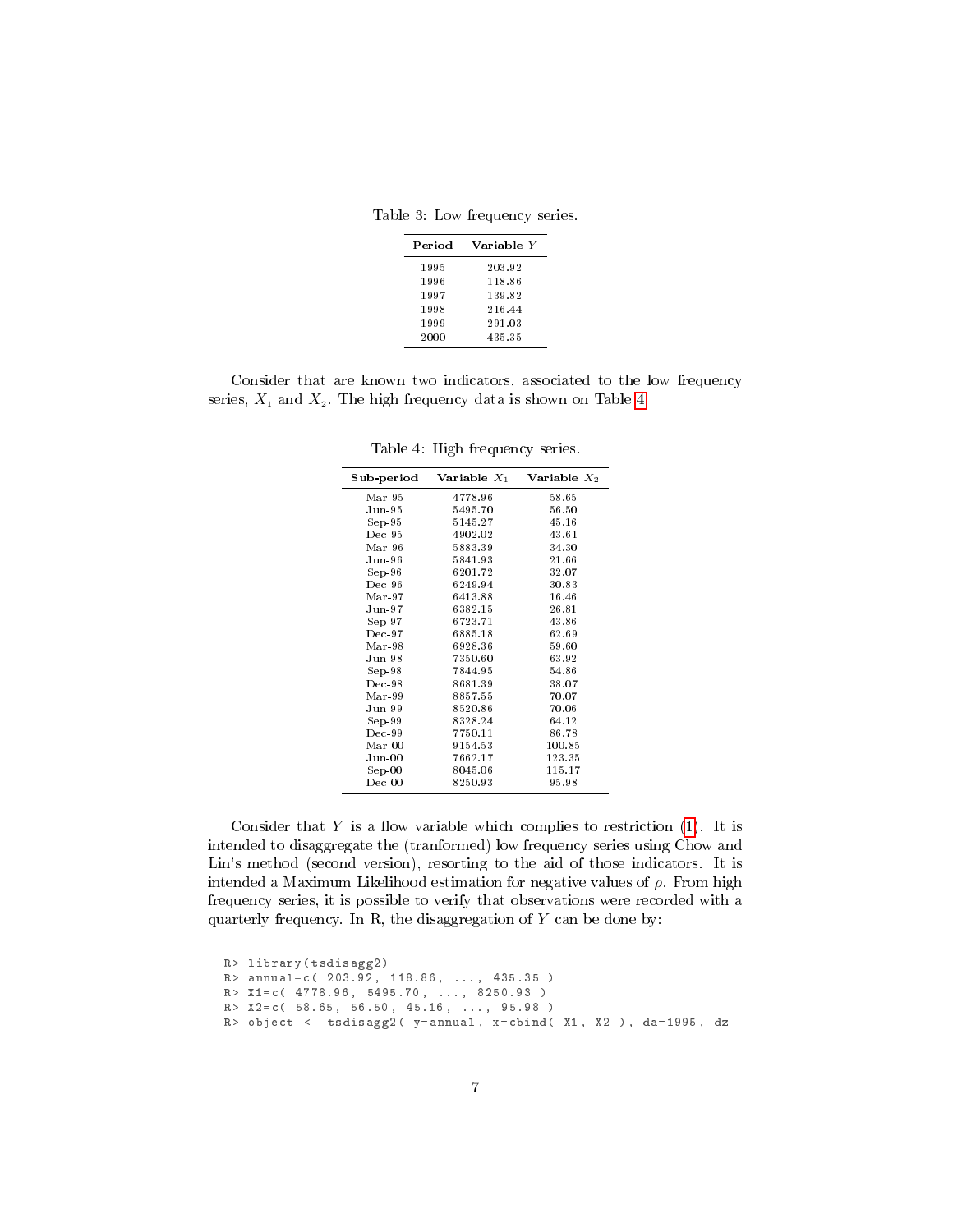$= 2000$ , method = ' cl2', ML = 1, neg = 1, plots = 1)

Consequently, the following outputs are generated:

 $\checkmark$  A title indicating the method of disaggregation (METHOD):

```
Chow and Lin ( AR1 residuals )
```
 $\checkmark$  The parameter estimates (PARAMETERS ESTIMATION) and the final series estimates:

```
Maximum Likelihood 'rho' estimation: -0.77
( Loglik : -29.28063 )
Sigma GLS : 4.56602
Sigma OLS : 6.843793
( Smooth : 30.79795 )
Model coefficients :
       estimate standard error z-statistic b-value
X1 -0.0001829363 0.0002817168 -0.6493623 5.161042 e -01
X2 1.0230230188 0.0323632102 31.6106780 2.633642 e -219
Estimated values (Y-hat):
 year period y - hat
 1995 1 58.33331
 1995 2 57.07181
 1995 3 44.72631
 1995 4 43.78857<br>1996 1 33.64482
          1 33.64482
  ... ... ... ... ... ... ... ...
 2000 3 114.52033
 2000 4 96.65684
```
Note: The Loglik label refers to the value of the Log-Likelihood function

$$
\ell(\beta, \sigma_{\epsilon}^2, \rho | \mathbf{Y}) = -\frac{N}{2} \log \left( 2\pi \hat{\sigma}_{\epsilon}^2 \right) - \frac{1}{2} \log \left| \hat{W} \right| - \frac{1}{2\hat{\sigma}_{\epsilon}^2} \left[ \mathbf{Y} - \dot{\mathbf{X}} \hat{\beta} \right]^T \hat{W}^{-1} \left[ \mathbf{Y} - \dot{\mathbf{X}} \hat{\beta} \right],
$$

considering the optimal  $\hat{\rho}$ . Labels Sigma OLS and Sigma GLS are related to naive and robust estimates of  $\sigma_{\epsilon}^2$  [\(16\)](#page-3-3), respectively. The Smooth value is an indicator of the smoothing degree of the estimated series given by

```
\hat{\mathbf{y}}^{T}D^{T}D^{T}DD\hat{\mathbf{y}}n^{-1}.
```
Lastly, in the Model coefficients table, are presented the  $\beta$  estimates and related results from Wald z-test [\(17\)](#page-3-4).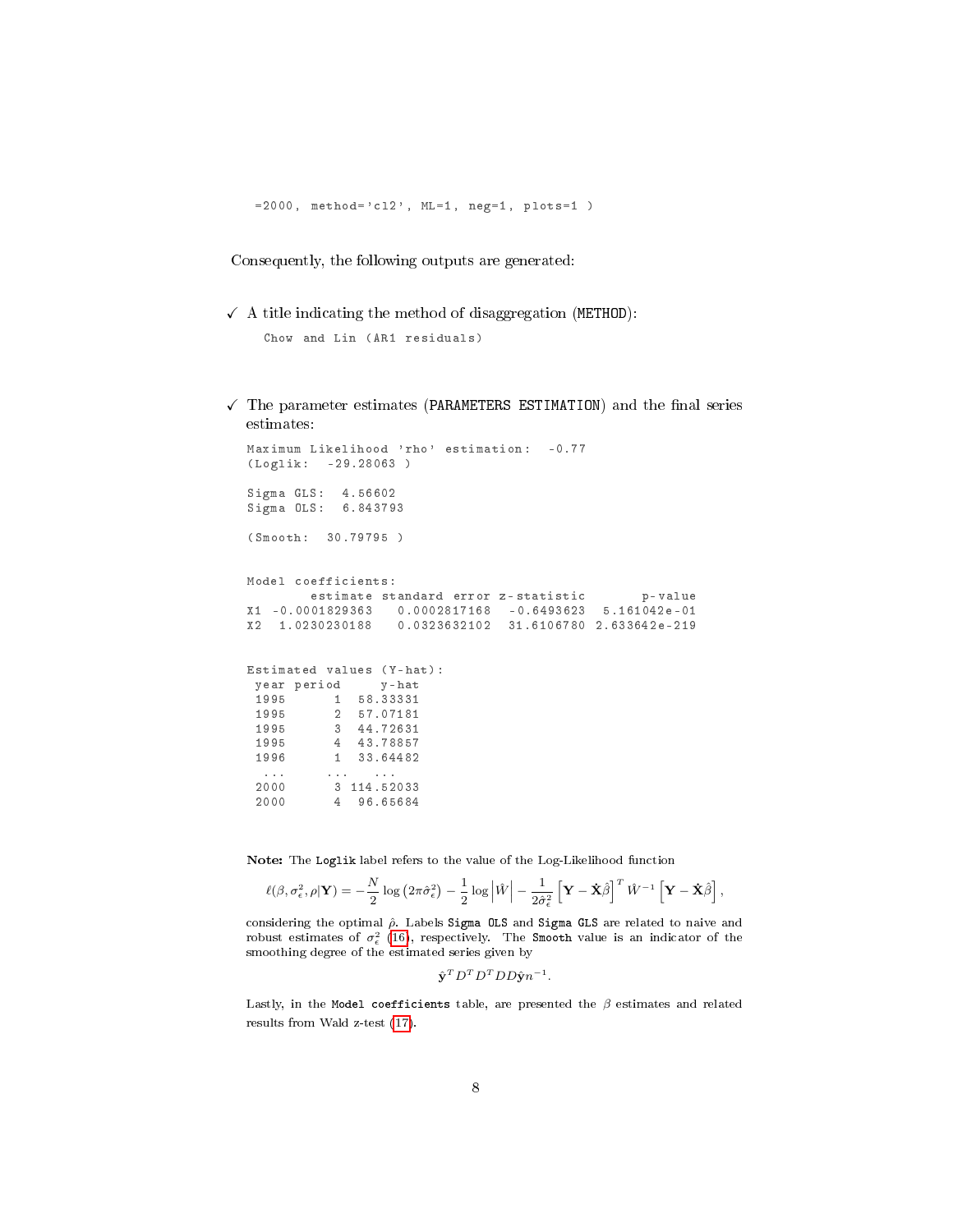- $\checkmark$  For each  $\rho$  tested, the respective Objective Function value (OBJECTIVE FUNCTION):
	- rho value 0.09 -31.42703 ... ... -0.97 -31.19837  $-0.98 -31.25062$  $-0.99 -31.30589$
- $\checkmark$  Objective Function and estimated series plots.



The aforementioned output is not interactable. Though, the interaction with generated results is still possible. As an example, to interact with the generated model residuals, it is advisable the following R code:

R> names ( object ) R> object \$RESIDUALS

## References

- <span id="page-8-1"></span>[1] Aitken, A. C. (1934). "On least squares and linear combinations of observations", Proceedings of the Royal Society of Edinburgh, 55, 42-48. URL <http://dx.doi.org/10.1017/S0370164600014346>
- <span id="page-8-0"></span>[2] Boot, J. C. G., Feibes, W., & Lisman, J. H. C. (1967). Further methods of derivation of quarterly figures from annual data", Applied Statistics,  $16$ , 65-75. URL <http://dx.doi.org/10.2307/2985238>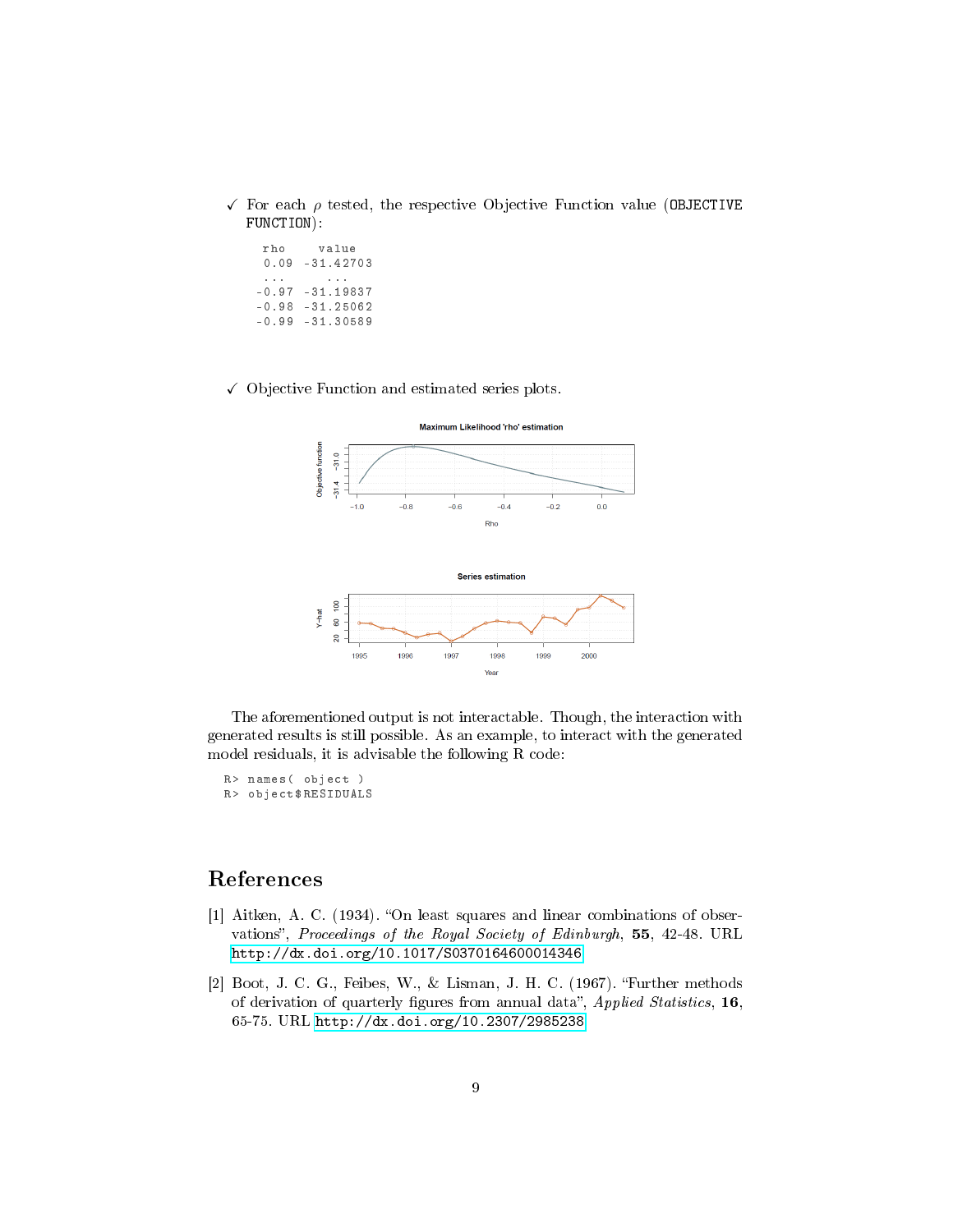- <span id="page-9-6"></span>[3] Cameron, A. C. & Trivedi, P. K. (2005). Microeconometrics: Methods and Applications, Cambridge University Press. URL [http://dx.doi.org/10.](http://dx.doi.org/10.1017/CBO9780511811241) [1017/CBO9780511811241](http://dx.doi.org/10.1017/CBO9780511811241)
- <span id="page-9-1"></span>[4] Chow, G. & Lin, A. (1971). "Best linear unbiased interpolation, distribution and extrapolation of time series by Related Series", The Review of Economics and Statistics, 53, 372-375. URL <http://dx.doi.org/10.2307/1928739>
- [5] Denton, F.T. (1971). "Adjustment of monthly or quarterly series to annual totals: An approach based on quadratic minimization", Journal of the American Statistical Association, 66, 99-102. URL [http://dx.doi.org/10.](http://dx.doi.org/10.1080/01621459.1971.10482227) [1080/01621459.1971.10482227](http://dx.doi.org/10.1080/01621459.1971.10482227)
- [6] Di Fonzo, T. (2003). "Temporal disaggregation of economic time series: towards a dynamic extension", Working Papers and Studies - Theme 1, European Commission (Eurostat) - General Statistics. URL [http://dx.doi.](http://dx.doi.org/10.1007/BF02511587) [org/10.1007/BF02511587](http://dx.doi.org/10.1007/BF02511587)
- <span id="page-9-7"></span>[7] Dubin, R. A. (1988). "Estimation of Regression Coefficients in the Presence of Spatially Autocorrelated Error Terms". The Review of Economics and Statistics, 70(3), 466-474. URL <http://dx.doi.org/10.2307/1926785>
- <span id="page-9-2"></span>[8] Fernández, R. B. (1981). "A methodologic note on the estimation of time series", The Review of Economics and Statistics, 63, 471-476. URL [http:](http://dx.doi.org/10.2307/1924371) [//dx.doi.org/10.2307/1924371](http://dx.doi.org/10.2307/1924371)
- <span id="page-9-4"></span>[9] Fomby, T. B., Hill, R. C., & Johnson, S. R. (2012). Advanced Econometric Methods. Springer Science & Business Media. URL [http://dx.doi.org/](http://dx.doi.org/10.1007/978-1-4419-8746-4) [10.1007/978-1-4419-8746-4](http://dx.doi.org/10.1007/978-1-4419-8746-4)
- <span id="page-9-0"></span>[10] Friedman, M. (1962). "The Interpolation of Time Series by Related Series", Journal of American Statistical Association, 57, 729-757. URL [http://dx.](http://dx.doi.org/10.1080/01621459.1962.10500812) [doi.org/10.1080/01621459.1962.10500812](http://dx.doi.org/10.1080/01621459.1962.10500812)
- <span id="page-9-8"></span>[11] Goldberger, A. S. (1962). "Best Linear Unbiased Prediction", Journal of the American Statistical Association, 57, 369-375. URL [http://dx.doi.](http://dx.doi.org/10.1080/01621459.1962.10480665) [org/10.1080/01621459.1962.10480665](http://dx.doi.org/10.1080/01621459.1962.10480665)
- <span id="page-9-3"></span>[12] Litterman, R. B. (1983). "A random walk, Markov model for the distribution of time series", Journal of Business  $\mathcal B$  Economics Statistics, 1, 169-173. URL <http://dx.doi.org/10.2307/1391858>
- <span id="page-9-5"></span>[13] Plackett, R. L. (1950). "Some Theorems in Least Squares", *Biometrika*, 37 (1-2), 149-157. URL <http://dx.doi.org/10.2307/2332158>
- <span id="page-9-9"></span>[14] R Core Team (2015). A Language and Environment for Statistical Computing. R Foundation for Statistical Computing, Vienna, Austria. URL <https://www.R-project.org>